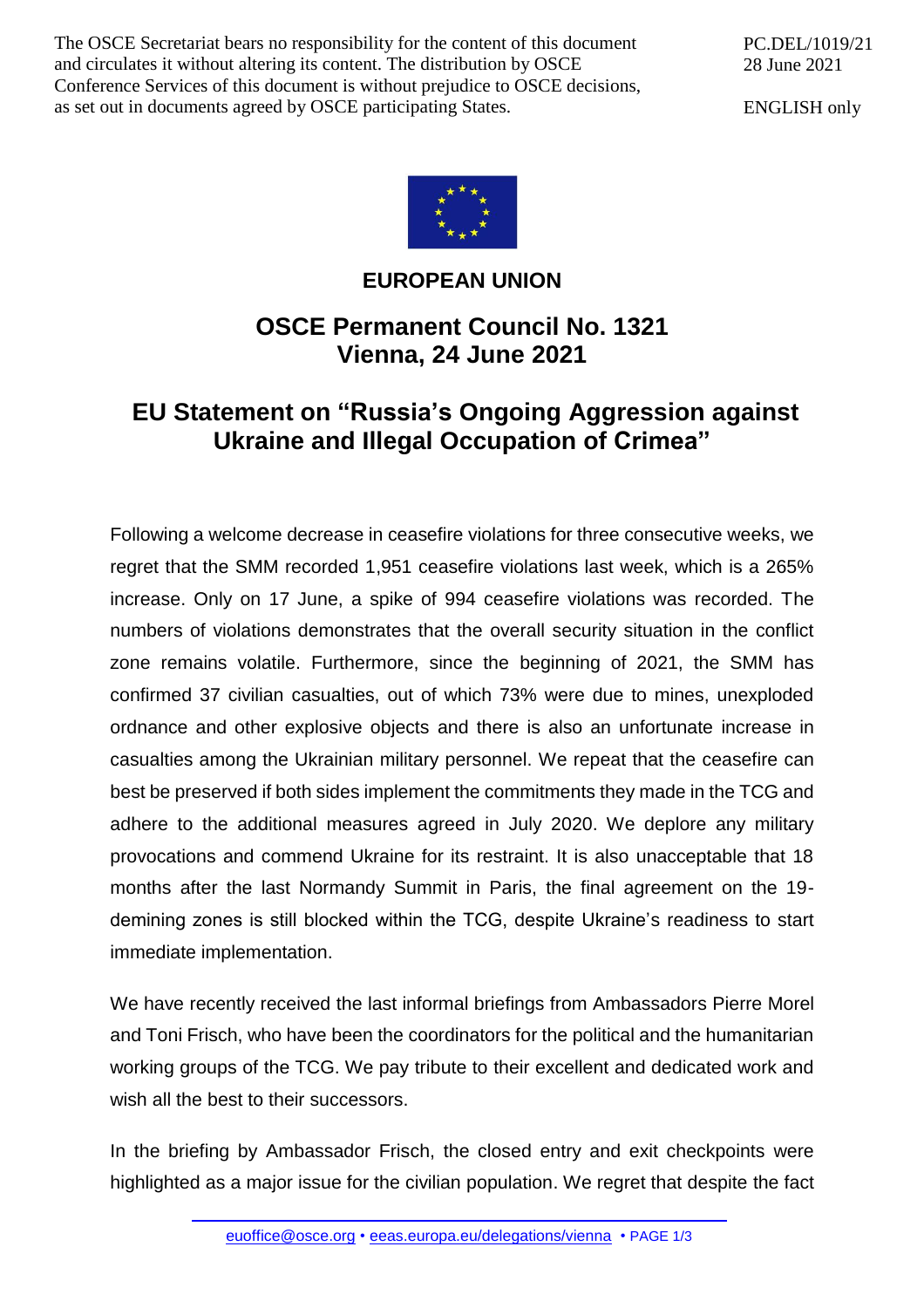that agreements to open the Zolote and Shchastia checkpoints were reached over a year ago, they are still closed on the non-government controlled side. We urge Russia to use its considerable influence over the armed formations it backs to ensure the opening of these two EECPs, as well as the reopening of all other currently closed EECPs We urge both sides to work towards an improvement of the humanitarian situation as well as to restore people-to-people contacts and economic links. We welcome the steps taken by Ukraine to open these EECPs and to provide services at these checkpoints for the residents of the non-government controlled areas.

We reject the Russian narrative of portraying itself as a mediator of an "internal Ukrainian conflict", thus obstructing meaningful discussions in the TCG as well as in the Normandy format. The Minsk Protocol signed by the Russian Federation is unambiguous in stating that the TCG consists of representatives of Ukraine, the Russian Federation and the OSCE. Russia has therefore clearly accepted its binding responsibility in the peaceful settlement of the conflict and the implementation of the Minsk agreements. In this respect, Russia's attempts to legitimize the so-called "people's republics" in eastern Ukraine are not constructive. The Package of Measures only provides for consultations with so-called "representatives of the certain areas in the Donetsk and Luhansk regions" with regard constitutional amendments and the special order of local self-government (special status) as well as the law on local elections. We urge Russia, as a party to the conflict, to engage constructively in the TCG discussions and to implement the Minsk Agreements in full.

We continue to condemn Russia's illegal annexation of the Autonomous Republic of Crimea and the city of Sevastopol, over seven years ago. We regret that the human rights situation continues to deteriorate with an increasing number of human rights abuses, including torture and ill-treatment, arbitrary arrest and the refusal of medical care to persons apprehended and detained in Crimea. Many are subsequently illegally deported to the Russian Federation. We are also deeply concerned that freedom of expression and media freedom, as well as freedom of peaceful assembly, are severely restricted. Journalists, media workers, human rights defenders and activists are especially targeted by the de facto authorities. In addition, the Crimean Tatars are unacceptably persecuted and have their human rights gravely violated, including through the shutting down of Crimean Tatar media outlets, and the banning of the activities of the Mejlis, their self-governing body, as well as the persecution of its